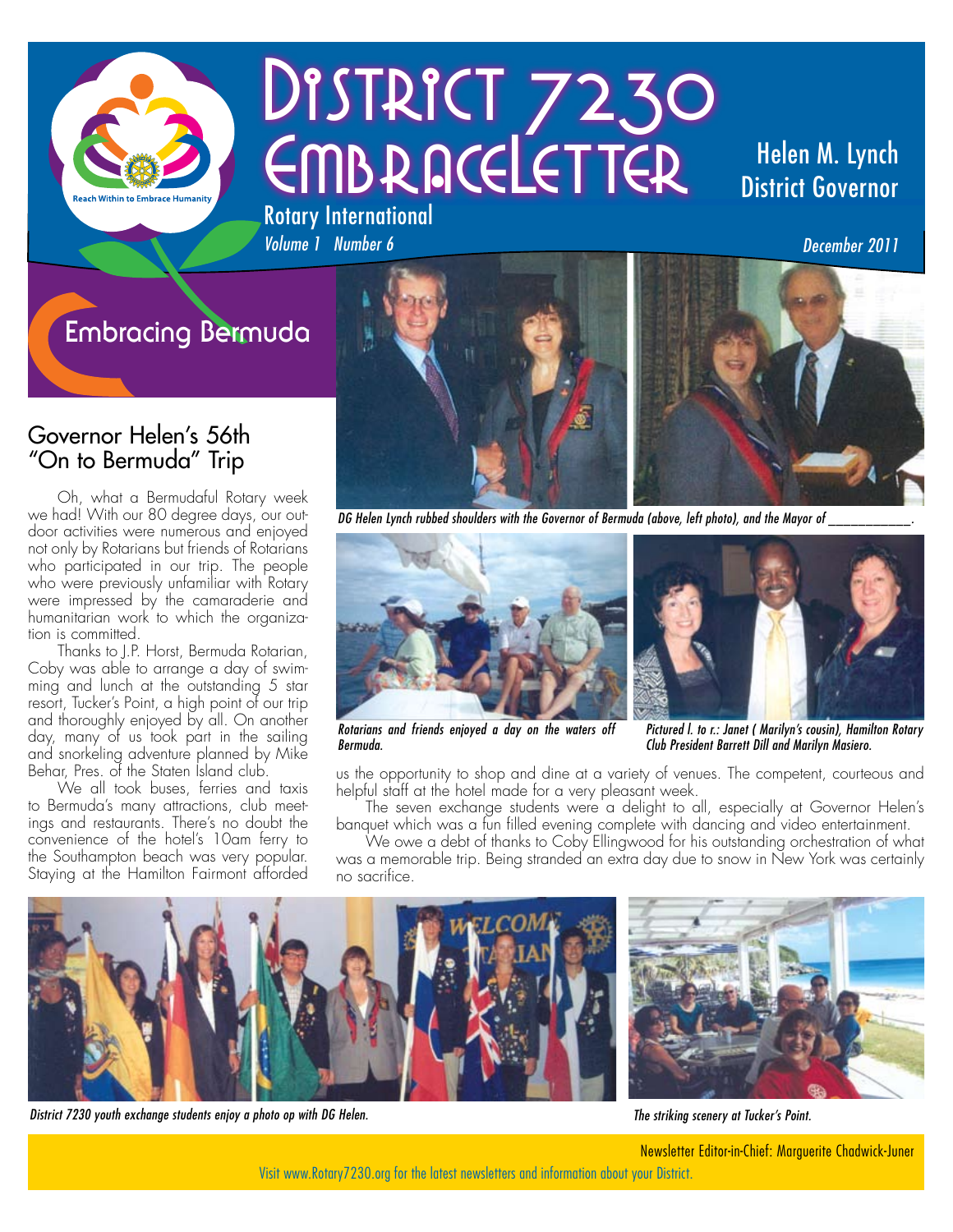# **Embracing the 4-Way Test Speech Contest**

### Timeline, location and Dates

#### a. Club Contest:

- 1)Club speaking contest must be held before March 3, 2012.
- 2)Clubs file district application identifying their winner by March 6, 2012 with \$200 Entry Fee.

#### b. District Speak Off and Final CONTEST:

#### 1) District Entry Fee: \$200.

2) Gather from 9 to 9:45 AM Continental Breakfast provided.

 Speak Off: Saturday, March 31, 2012, Location: Chyten Educational Services, (914) 949-3005, The Fortune Building, 280 N. Central Avenue, Lobby Fl#60, Hartsdale, NY 10530.

Finalists are announced that day.

- 3) Final Round: Saturday, April 21, 2012 at Renaissance Westchester Hotel, 80 West Red Oak Lane, West Harrison, NY 10604. Time to be announced.
- 4) Bermuda Clubs may send one representative contestant directly to the Final Round.

### prizes

- 1) District Speech Final Prizes: \$ 500 1st Prize; \$400 2nd Prize; \$200 3rd Prize; \$50 4th & 5th Prize.
- 2) Suggested Club Prizes: \$150 1st Prize; \$100 2nd Prize; \$50 3rd Prize;
- 3) Special/Optional) Club Prize: \$100 to the club winner English/ Speech/Counselor teacher
- 4) Speak off on March 31, 2012: No prizes – Certificate Recognition Only



## **JUDGES**

At the discretion of each club. Possibilities include local dignitaries, members of a toastmaster organization; or all club members present at the meeting. (Judging form available on District Website) Speakers should not be known by the judges.

For questions or help, please call: Diana Juettner (914) 693-2969 or cell (914) 806-1070 or Theo Henderson (917) 843-9924, *theodorehndrsn@aol.com*.

 Please mail entry form and check for \$200 made payable to Rotary District 7230 to Diana Juettner, 598 Ashford Avenue, Ardsley, NY 10502.

# **Embracing RYLA**

### Get in Those RYLA Applications!

We've been very excited to hear from a number of the district clubs about sponsoring students for the upcoming RYLA camp. While the camp isn't until April  $13 - 15$ , we're looking to get the applications back from the clubs by December 16. This would mean you getting the applications back from the schools by December 9 for you to make your final nominations. There's a tremendous amount of planning and coordination that goes into this event so we really appreciate your help in getting the students lined up.

We are looking for 10th grade students nominated by their schools or the Rotary clubs based on their leadership potential. This is going to be a phenomenal experience for the students, student leaders and attending Rotarians. If you're already in the process of selecting students, please let us know if you need any help. If your club is considering sending students and you have any questions, please give a call or send us a note. If you can commit to sending a number of students but need more time to select them, please let me know and we can hold spots for your club with the receipt of the \$250/student sponsorship.

We're more than happy to be of help in any way we can. Please feel free to reach out to me directly (contact information below) or you can e-mail to *info@ryla7230.org*. Thanks very much. We look forward to hearing back from you soon!

# **Newsletter Schedule**

#### **Attention all Assistant Governors and Club Presidents:**

Content for the District 7230 EmbraceLetter will be invited monthly from each Area in turn. Please submit your article and/ or photos with captions at least 2 weeks before the first of the month according to schedule below. Contact Newsletter Chair Marguerite Chadwick-Juner at: m.juner@ verizon.net, (718) 885-0993 or (646) 201-3625.

> July: District August: Area 1 September Area 9 October: Area 2 November: Area 8 December: District January: Area 3 February: Area 7 March: Area 4 April: Area 6 May: Area 5 June: District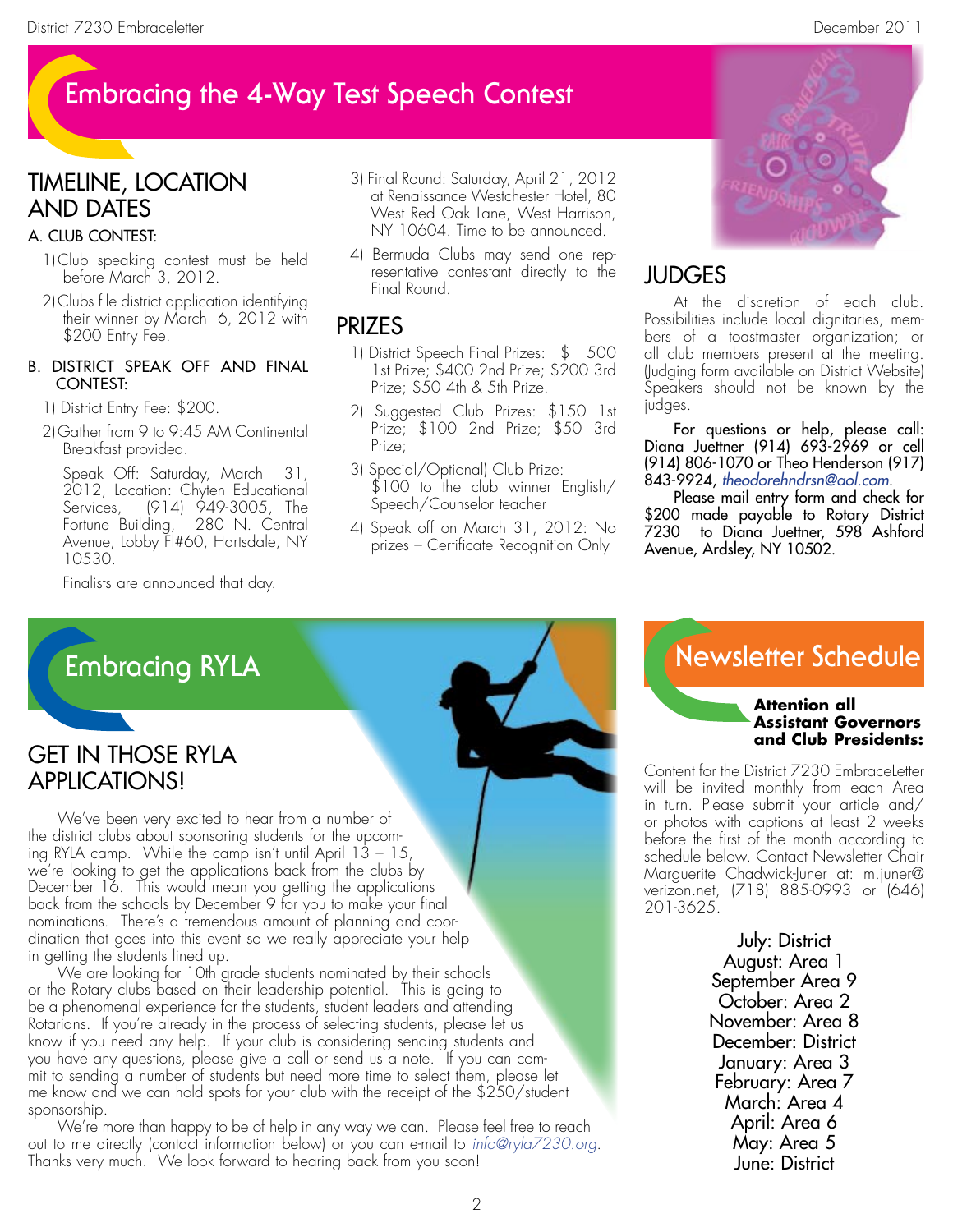# **Embracing Scrolls of Friendship**

### Scrolls Will Travel Across the Pond

A long-standing Guild tradition was given a personal touch with a meeting in America.

The Guild's scrolls of friendship have become part of Preston's celebrations since 1952 when organizers established a link with ex-pats by sending the scrolls to major cities across the world for signature.

This time, Mayor Bobby Cartwright took the job of hand-delivering one of the scrolls to New York while on a personal trip to the city with husband and consort Neil.

Coun Cartwright presented the scroll to Helen Lynch, District 7230 Governor of Rotary, and also met Lynn Beckett, daughter of Preston Rotary Club member Mike McCrystal.

She said: "It went absolutely fantastically. They were absolutely thrilled to bits. The Americans love things like this."

"It will be going from state to state round America with the Rotary Club."

The Mayor and her husband then boarded a cruise ship which stopped off in America and Canada for their private holiday.

Coun Cartwright presented the Captain with a Guild plate and managed to persuade him to mention the Guild in his daily newsletter. He announced: "The Mayor of the City of Preston, UK is on board", and asked people to log on to the Guild website.

She said: "He put out a bulletin for people to send their good wishes to Preston for the Guild."

The scrolls were first sent to Canada, America, Australia and New Zealand to be signed by ex-Prestonians who had emigrated.

They were contained in two identical replicas of the old Town Hall clock tower carved from wood salvaged when the tower was burned down in 1947.

In 1992 the tradition was extended to include each of Preston's twin towns - Nimes, Almelo, Reckinghausen and Kalisz. In addition, Miss Preston Guild 1972 was going on holiday to South Africa and took scrolls to Durban, Cape Town and Johannesburg.

For next year's Guild, scrolls will also be sent to countries with links to the city, such as Pakistan, India, and the Caribbean, China and the Pacific Islands.

The scrolls will return to Preston in time for next year's civic celebrations.

#### By EMMA BROOM For Lancashire Evening Post



*Handover: Vincent Coakley, Rotary D7230 Secretary; Bobby Cartwright; Helen Lynch and Lynn Beckett.*

### What is Preston Guild?

Preston Guild is a historic celebration dating back to 1179. It is the only Guild still celebrated in the UK and as such is unique. The 2012 celebration will be the first Guild in the 21st century and the first since the granting of Preston's city status in 2002. Held only once every twenty years, the Guild plays an important role in the development of Preston as a thriving and important Lancashire city. The changing times mean that each Guild has its own identity but shares a heritage of over 800 years.

Residents and visitors, artists and businesses, athletes and performers – everyone gets involved in Preston Guild. The Guild has a long history and has evolved over the centuries, but one thing that has always remained the central focus of the Guild is people -the people who plan it, participate in it, promote it and the people who tell their stories of the Guild to children and grandchildren.



### Kids Literacy Project

With the holiday season approaching, now's the time to give the Gift of Reading to children in need – delighting them with brand new books at more than 70% off retail prices while supporting PolioPlus.

With Kids Literacy Project, just a few minutes online will create a list of books that match the needs of any targeted organization, making a Rotary literacy program both fast and simple.

See for yourself how easy it is with *www.kidsliteracyproject.com*. Our site will select from thousands of appropriate books for the kids you want to reach with just a few keystrokes. You can edit the list any way you want, and the books will quickly

be shipped to your club or directly to the organization you want to support.

This is a wonderful way to support the community organizations that are in constant contact with needy children: immigrant centers, medical clinics, food pantries, community centers, hospitals Boys & Girls Clubs, just to name a few.

It's also a great way to promote both Literacy and Rotary in your community. To top that off, a portion of every sale goes to the PolioPlus project, through the Bedford-Armonk Rotary Club.

### **Important Dates 2011**

December 10, 2011.Deadline for submission of DGN nominations

#### **2012**

| January 07 DGN Nominating Committee                                                 |
|-------------------------------------------------------------------------------------|
| meeting, Siwanoy Country Club, Bronxville                                           |
| January 15 January 15-21, 2012,<br>International Assembly in San Diego              |
| March 16 March 16-18, 2012 - Multi-<br>District PETS - Marriot Hotel, Islandia      |
| April 20 Paul Harris Luncheon                                                       |
| April 20 April 20-22, 2012, District<br>Conference, Renaissance Hotel, White Plains |
| April 28RLI in White Plains, White<br><b>Plains High School</b>                     |
| May 06International Convention -<br><b>Bangkok</b>                                  |
| June 02District Assembly (2012-<br>2013                                             |

3